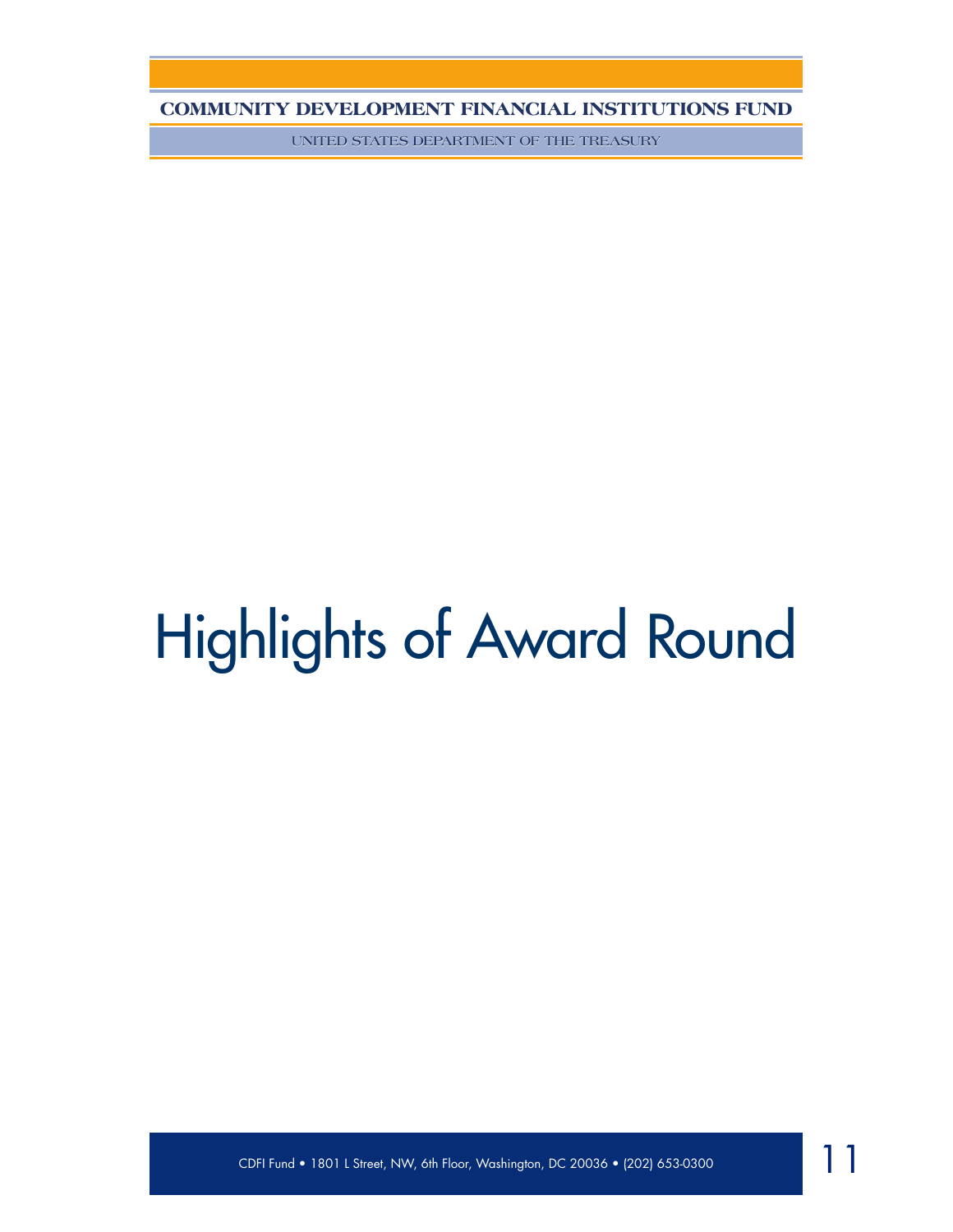**UNITED STATES DEPARTMENT OF THE TREASURY**

# FY 2013 Bank Enterprise Award Program Awardee Highlights

Through the Bank Enterprise Award Program (BEA Program), the Community Development Financial Institutions Fund (CDFI Fund) recognizes and seeks to expand the important role that traditional banks and thrifts play in community development.

The BEA Program encourages Federal Deposit Insurance Corporation (FDIC) Insured Depository Institutions to increase their investments in Community Development Financial Institutions (CDFIs) through grants, stock purchases, loans, deposits, and other forms of financial and technical assistance; as well as increased activities in the form of loans, investments, services, and technical assistance provided within Distressed Communities; by providing monetary awards to organizations that successfully demonstrate an increase in these activities. The increase is measured from a Baseline Period to an Assessment Period. BEA Program Awardees must reinvest the award dollars in Distressed Communities.

In the fiscal year (FY) 2013 BEA Program funding round, 98 Applicants submitted applications requesting more than \$91 million in awards, an increase of approximately 3 percent or \$2.5 million from FY 2012. The number of Applicants represents an increase of 38 percent over the prior year, and is the largest number of BEA Program Applicants since FY 2002. 45 eligible CDFI Partners received financial or technical assistance from FY 2013 BEA Program Applicants<sup>2</sup>.

The CDFI Fund made 85 awards to FDIC Insured Depository Institutions, totaling approximately \$17 million. The average award was \$200,574.

# Award Amounts by Category <sup>3</sup>

Applicants were awarded for demonstrated increases in activities in each of the three qualified BEA Program categories, which are: (1) CDFI Related Activities; (2) Distressed Community Financing Activities; and (3) Service Activities. The distribution of award amounts by category is as follows:

- • 31 awards in the CDFI Related Category totaling \$1.8 million.
- • 57 awards in the Distressed Community Financing Activities Category totaling \$15.2 million.
- 1 award in the Service Activities Category totaling \$49.8 thousand<sup>4</sup>.

<sup>2</sup> Per the FY 2013 NOFA, an eligible CDFI Partner is an entity that was certified as a CDFI as of the end of the Assessment Period, was Integrally Involved in a distressed community, and that received assistance in the form of CDFI Related Activities by an Applicant.

<sup>3</sup> Applicants may receive awards in multiple categories. Therefore, the number of awardees and award amounts by category may exceed the total number of awardees and amount awarded.

<sup>4</sup> A total of five qualified applicants requested awards related to Service Activities totaling \$2.76 million. Four of these five Applicants already achieved the maximum award amount of \$323,000 by reporting CDFI Related Activities and/or Distressed Community Financing Activities. Therefore, only one applicant was actually funded for Service Activities at \$49.8 thousand.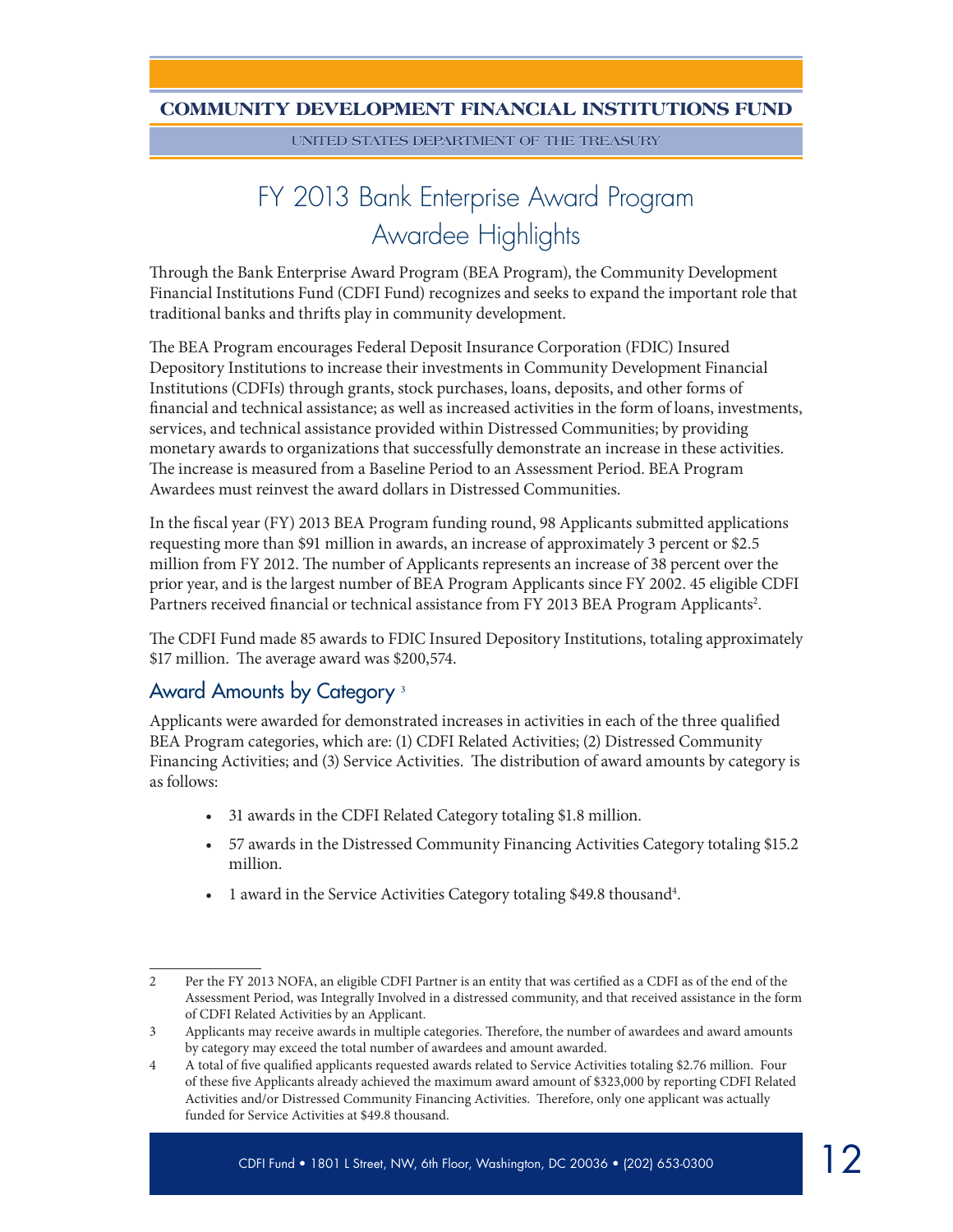**UNITED STATES DEPARTMENT OF THE TREASURY**

#### FY 2013 BEA Awards By Category



#### Awardee Activity Level

The FY 2013 BEA Program Awardees demonstrated significant increases in BEA qualified activities from the Baseline Period to the Assessment Period. The Baseline Period for the FY 2013 BEA Funding Round was calendar year 2011, and the Assessment Period was calendar year 2012. Comparing the Baseline Period to the Assessment Period, the FY 2013 BEA Program Awardees:

- Increased their loan, deposits, and technical assistance to certified CDFIs by \$48.4 million;
- Increased their equity, equity-like loans, and grants to certified CDFIs by \$6.1 million;
- • Increased their loans and investments in distressed communities by \$417.3 million; and,
- Increased the provision of financial services in distressed communities by \$10.3 million.

Of the 85 FY 2013 BEA Program Awardees:

- • 25 provided \$73.6 million in qualified loans, deposits, and technical assistance to certified CDFIs;
- • 8 provided \$16 million in equity, equity-like loans, and grants to certified CDFIs;
- • 54 provided \$643.1 million in qualified loans or investments in distressed communities; and
- • 5 provided \$64.9 million in qualified financial services in distressed communities.

In FY 2012, Congress mandated that at least 10 percent of the CDFI Fund's appropriations be directed to counties designated as Persistent Poverty Counties (PPC)<sup>5</sup>. The PPC requirement continued under the Continuing Resolution and was applicable to the FY 2013 appropriation. Collectively, FY 2013 BEA Program Awardees committed to deploying a minimum of \$2.9 million or 17 percent of the available award dollars in PPCs.

<sup>5</sup> PPCs are defined as any county that has had 20 percent or more of its population living in poverty over the past 30 years, as measured by the 1990 and 2000 decennial censuses, and the 2010 American Community Survey census.